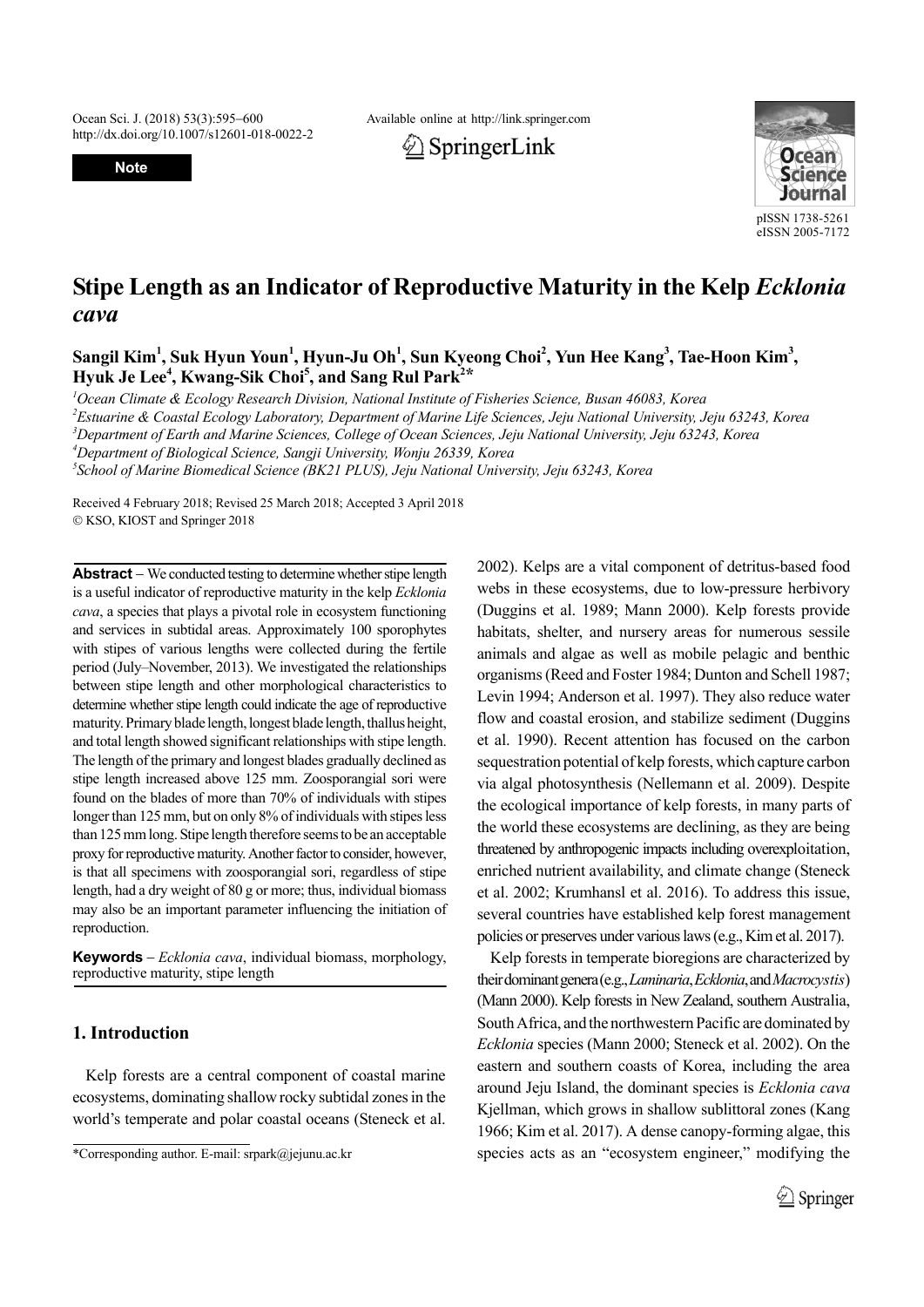surrounding abiotic environment and impacting other organisms (Jones et al. 1994). *Ecklonia cava* is a primary producer and also provides important habitats, including nursery areas, for commercially and ecologically valuable marine organisms in subtidal rocky reefs (Ohno 1985; Yokohama et al. 1987; Kim 2016). Recently, this species has been increasingly cultivated as a food for abalone and serves as a significant carbon dioxide sink due to its low production costs and high productivity (Chung et al. 2013; Hwang et al. 2013). It is also widely used as a raw material for functional foods, dietary supplements, and pharmaceuticals (reviewed by Koirala et al. 2017), and to artificially restore large seaweed forests in barren areas (Terawaki et al. 2001; Kim et al. 2013a, 2013b).

Understanding the population ecology of kelps is the first step in creating management policies for conservation or restoration of kelp-based ecosystems. Kelp biomass and extent can only be predicted if there is adequate background information on the biological and environmental factors that affect the increase, decline, or maintenance of kelp populations. In particular, reproduction and recruitment, which are affected by potential fecundity, contribute to population expansion and are critical processes in population dynamics. Therefore, assessing the potential fecundity of kelps—by determining their reproductive age, the sorus (reproductive organ) area per individual and the number of total spores per sorus—is a necessary prerequisite to accurate prediction of future population dynamics, which is a crucial component in determining kelp conservation policy.

Several studies have shown that stipe lengths, in relation to other morphometric parameters, can be used as an index of age in several kelp species (Klinger and DeWreede 1988; Pedersen et al. 2012). The formation or maturity of reproductive structures is probably related to plant age or size (Chapman 1986; Ang 1991; Coleman et al. 1994). Therefore, stipe length, as an indicator of age, may also be a critical indicator of the formation or maturity of reproductive structures in some kelp species. The objective of this study was to use morphological characteristics to predict the age of reproductive maturity in *E. cava* before the formation of reproductive structures (socalled 'zoosporangial sori'). To this end, we examined the relationships between morphological characteristics, stipe length, and the ratio of individuals with zoosporangial sori to evaluate the age of reproductive maturity. Our results will provide invaluable information in creating management policy for the restoration of *E. cava* ecosystems.

### **2. Materials and Methods**

This study was conducted in subtidal areas at Eoyeong (northern coast) and Munseom (southern coast) on Jeju Island in Korea's southern sea (Fig. 1). There is a remarkable difference in seawater temperature between the north and



**Fig. 1.** Study areas at Eoyeong (northern coast) and Munseom (southern coast) on Jeju Island, Korea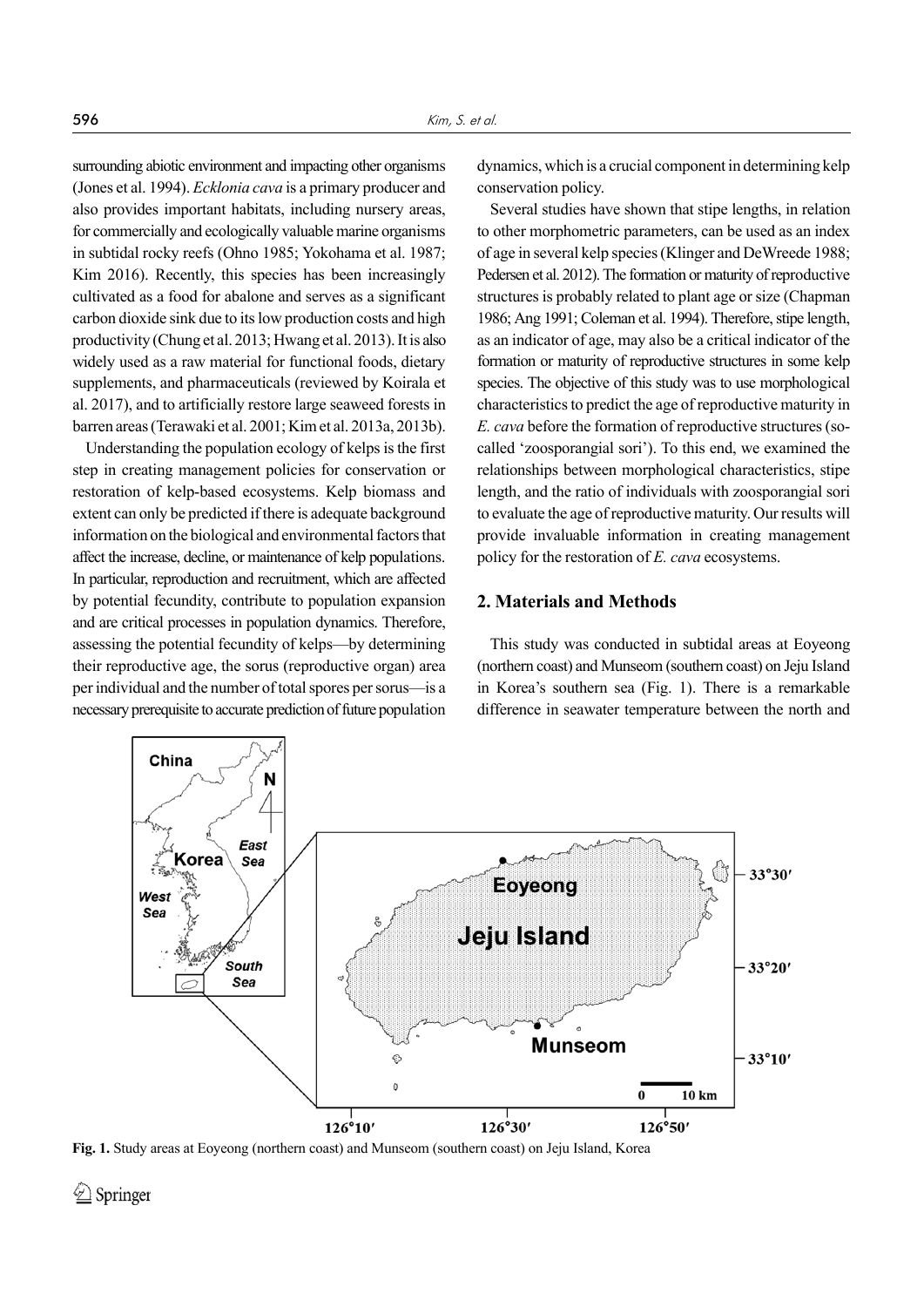south sides of Jeju Island; the average winter water temperature at Eoyeong (14°C) is lower than at Munseom (16°C, Kim 2016). Salinity was 29.8–34.3 PSU throughout the experimental period at both sites (Kim 2016). The tidal regime of this area is semi-diurnal and the system is classified as mesotidal, with tidal amplitude ranging from about 0.7 m during neap tides to 2.7 m during spring tides (Tide Tables for the Coast of Korea, National Oceanographic Research Institute of Korea). Macroalgal assemblages in the subtidal zone around both sites are dominated primarily by geniculate and crustose coralline algae (*Lithophyllum okamurae* and *Amphiroa* spp.) and large brown algae (*E*. *cava* and *Sargassum* spp.). Especially, *E*. *cava* forms dense assemblages between 8 and 12 m of water depth.

We collected 100 sporophytes with stipes of various sizes

from largely monospecific *E*. *cava* forests between 8 and 10 m water depth at Eoyeong and Munseom, Jeju Island during July–November 2013 when this species forms reproductive structures. The collected samples were transported to the laboratory using paper moistened with seawater to prevent water loss, and processed immediately. Stipe length, lengths of the primary and longest blades, thallus height, and total length (stipe length + longest blade length) of each sporophyte were measured to the nearest 1.0 mm (see illustrations in Kim et al. 2017). The blades of all samples were examined for zoosporangial sori.

A regression analysis was performed to investigate the relationships between stipe length and other morphological characteristics (lengths of the primary and longest blades, thallus height, and total length). The best fit for relationships



**Fig. 2.** Relationships between stipe length and morphological characters (A, primary blade length; B, longest blade length; C, thallus height, and D, total length) in *Ecklonia cava*. Relationships between stipe length and morphological characteristics were fitted using the equations  $Y = aX^b$  (solid lines) or  $Y = aX + b$  (dashed lines).  ${}^*P < 0.05$ ;  ${}^{**}P < 0.01$ ;  ${}^{***}P < 0.001$ 

 $\hat{Z}$  Springer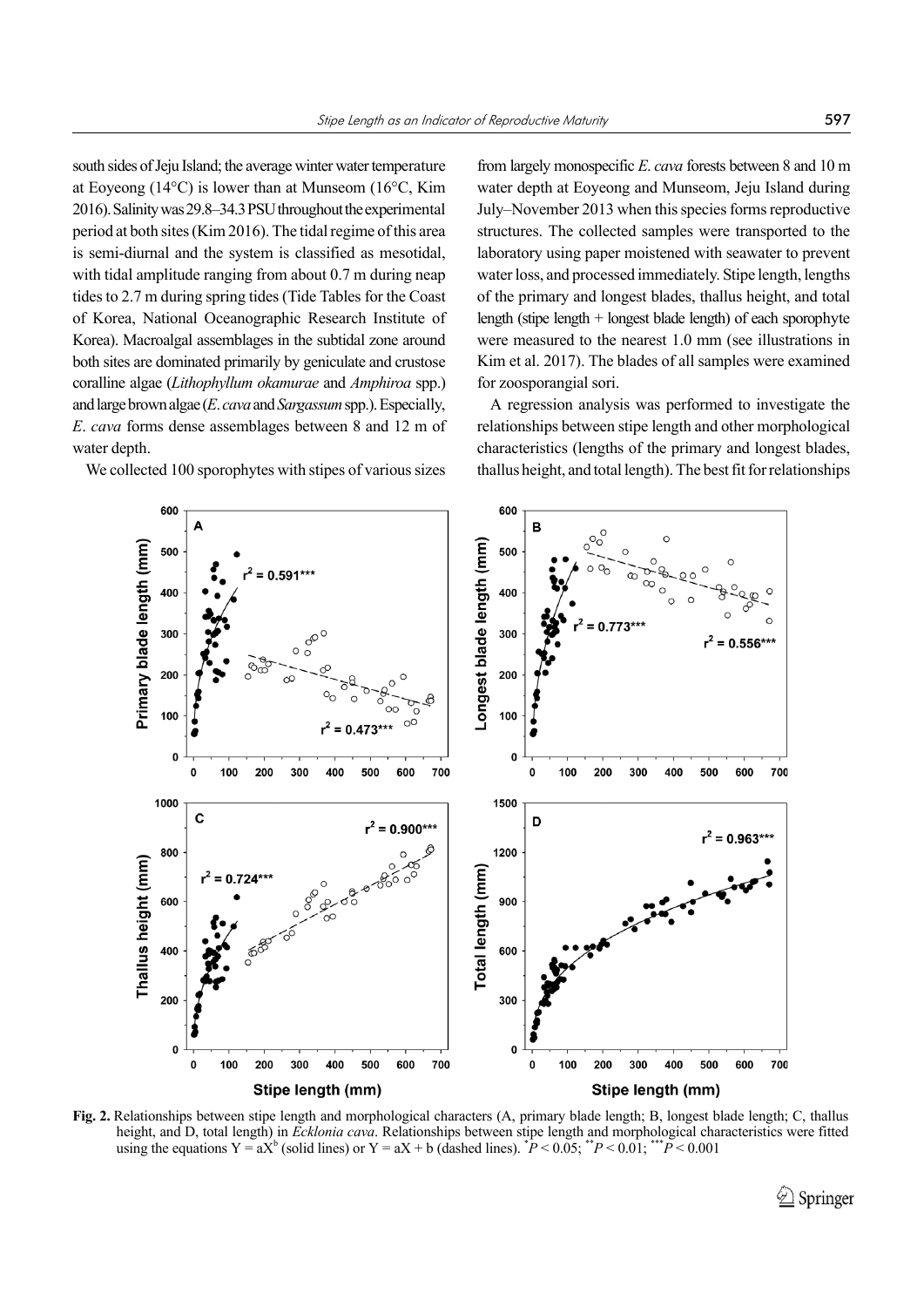**598** Kim, S. et al.

**Table 1.** Relationships between stipe length (X) and morphological characters (Y; primary blade length, longest blade length, thallus height, and total length)

| Stipe length (mm) | Morphological character (mm) | Regression model | a        |         |       |
|-------------------|------------------------------|------------------|----------|---------|-------|
| $0 < X \le 125$   | Primary blade length         | $y = ax^t$       | 61.832   | 0.394   | 0.591 |
|                   | Longest lateral blade length |                  | 50.260   | 0.466   | 0.773 |
|                   | Thallus height               |                  | 55.674   | 0.464   | 0.724 |
| 125 < X           | Primary blade length         | $y = ax + b$     | $-0.240$ | 284.895 | 0.473 |
|                   | Longest lateral blade length |                  | $-0.247$ | 535.893 | 0.556 |
|                   | Thallus height               |                  | 0.760    | 284.895 | 0.900 |
| All data          | Total length                 | $v = ax^{\circ}$ | 79.771   | 0.397   | 0.963 |

between stipe length and morphological characteristics were found to be power or polynomial models. All regression analyses were conducted using SPSS software (version 18.0; SPSS Inc., USA).

#### **3. Results**

Stipe length exhibited a significant relationship with morphological characteristics (primary blade length, longest blade length, thallus height, and total length; Fig. 2, Table 1). Indeed, stipe length explained more than 90% of the variation  $(r^2)$  $= 0.963$ ) in total length (Fig. 2D). However, the relationships between primary blade length, longest blade length, thallus height, and stipe length fell into two distinct phases (Fig. 2A–C). In the first phase, seen in plants with stipes less than 125 mm long, primary blade length, longest blade length, and thallus height dramatically increased with stipe length (Fig. 2A–C, Table 1). The second phase began when stipe length reached 125 mm; after this point, primary blade length and longest blade length decreased linearly with increasing stipe length, while thallus height continued to increase in a linear manner (Fig. 2A–C, Table 1).

The density of zoosporangial sori on the blades of sporophytes was higher in specimens with stipe lengths of 125 mm or more (Table 2). Only 8% of individuals with stipes less than 125 mm long had zoosporangial sori on their blades, whereas zoosporangial sori were observed on the blades of more than 70% of individuals with stipes of 125 mm or longer (Table 2).

**Table 2.** Stipe length  $( \leq 125 \text{ mm}) \text{ or } >125 \text{ mm})$  and ratio of individuals with zoosporangial sori at Eoyeong and Munseom on Jeju Island, Korea

| Stipe length (mm) | Individuals with zoosporangial sori $(\%)$ |  |  |
|-------------------|--------------------------------------------|--|--|
| $\leq$ 125        | 80                                         |  |  |
| >12.5             | 71 Q                                       |  |  |

## **4. Discussion**

The initiation of reproduction is related to age in several kelp species (DeWreede and Klinger 1988; Notoya and Aruga 1990). In *E*. *stolonifera* specimens of well-determined age, the formation of zoosporangial sori was observed in 3-yearold sporophytes (Park et al. 1994). However, for practical purposes, it is impossible to predict reproductive maturity using sporophyte age due to the lack of age-specific data, and because the relationship between age and the prevalence of sexually mature sporophytes is unknown (Graham et al. 1997). Thus, morphological characteristics, such the diameter and length of stipe and blade length, rather than age, are generally used to predict reproductive maturity (Park et al. 1994; Mabin et al. 2013). In both the short-stiped *Saccharina latissima* and the long-stiped *S*. *longicruris*, zoosporangial sori were observed only on individuals with blades longer than 750 mm (Krause-Jensen et al. 2012). Graham et al. (1997) found that zoosporangial sori first appear in adult sporophytes of *Macrocystis pyrifera*, i.e., those with holdfast diameters of 140 mm or more (Graham et al. 1997). In the present study, remarkable morphological changes occurred in sporophytes when stipe length passed 125 mm. The lengths of the primary and longest blades and thallus height increased until the stipe reached a length of 125 mm; thereafter, these measurements gradually decreased with increasing stipe length. In contrast, thallus height increased with stipe length after 125 mm. Surprisingly, the frequency of zoosporangial sori dramatically increased in sporophytes with stipe lengths of over 125 mm. This indicates that reproductive maturity (formation of zoosporangial sori) occurs largely in sporophytes with stipes of 125 mm or longer. Therefore, stipe length is the most practical morphological measure to use as an indicator of the initiation of reproduction in *E*. *cava*.

When zoosporangial sori were observed on the blades of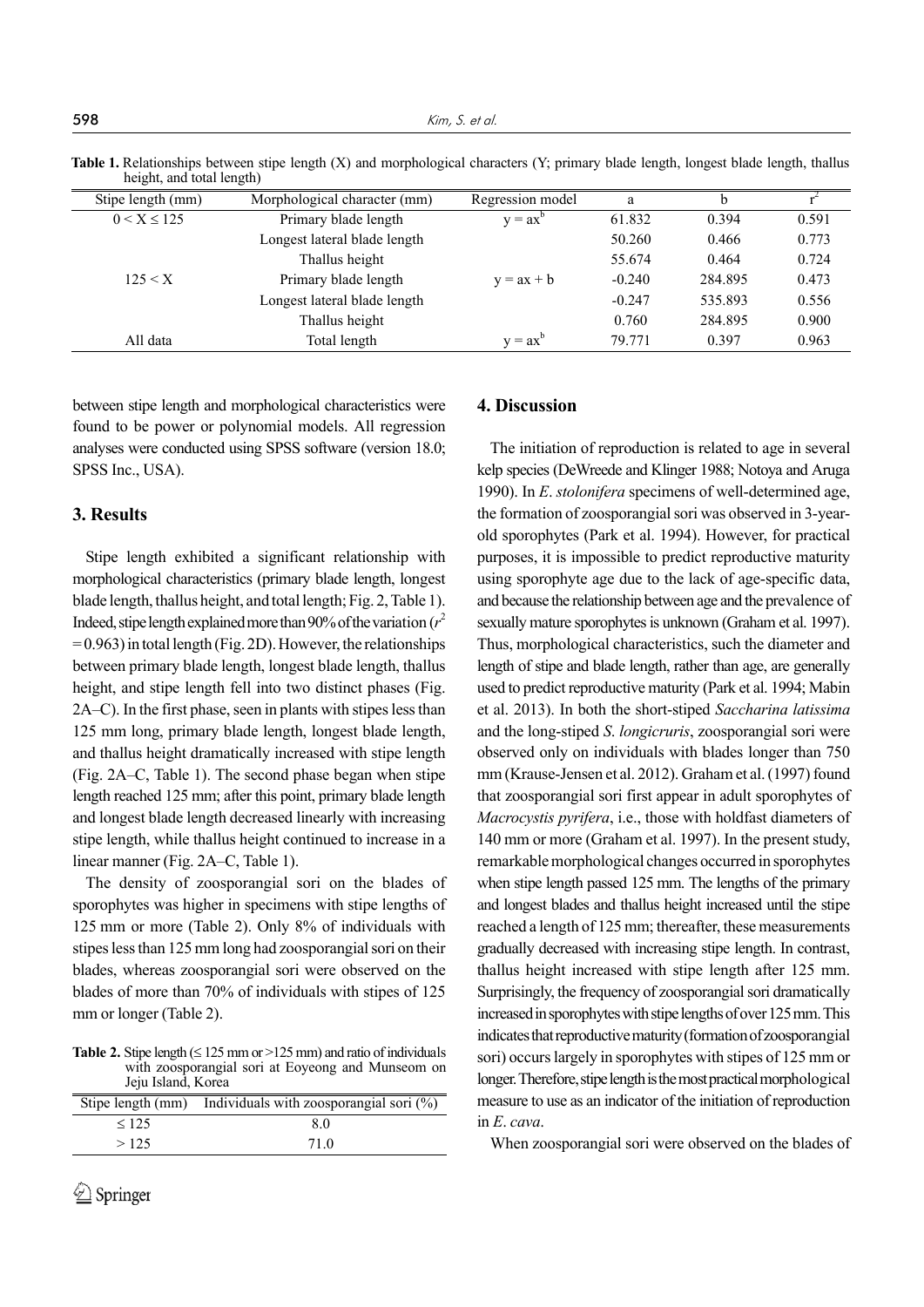*S*. *longicruris*, stipe length was more than 150 mm; however, a few individuals with stipes less than 100 mm did have zoosporangial sori on their blades (Chapman 1973). In this study, we observed zoosporangial sori on the blades of a few sporophytes with stipes shorter than 125 mm. The average individual biomass of these sporophytes was 80 g dry weight. Interestingly, the individual biomass of sporophytes with stipe lengths greater than 125 mm that did not have zoosporangial sori was less than 75 g dry weight. Lees (2001) reported that *E*. *radiata* in Wainui and Ohinepaka Bays developed zoosporangial sori at a minimum of 122–160 g fresh weight. The maturity of *Laminaria hyperborea* was related mainly to frond weight, occurring between approximately 30 and 80 g fresh weight in winter (Kain 1975). This indicates that the formation of zoosporangial sori is related to individual biomass; sporophytes must achieve adequate individual biomass to develop zoosporangial sori.

After recruitment, how many years does it take for the stipe length of *E*. *cava* sporophytes to reach 125 mm, and thus for the plant to attain reproductive maturity? Serisawa et al. (2003) reported that the stipe lengths of 1–2-year-old *E*. *cava* specimens were 80–240 mm, with an average of 140 mm. Stipe lengths of *E*. *cava* in rope culture reached 130 mm, on average, 14 months after artificial settlement (Hwang et al. 2013). *Ecklonia radiata* in Wainui and Ohinepaka Bays developed zoosporangial sori at a minimum age of 1.57–1.68 years (Lees 2001). Recruits in the coastal marine areas of Jeju Island reach adulthood within 1.0–1.33 years, at which time they have an average stipe length of 125 mm (S Kim, unpublished data). Thus, *E*. *cava* likely achieves complete reproductive maturity 12–16 months after recruitment.

In conclusion, we uncovered a significant change in the morphological characteristics of *E. cava* once stipe length reached 125 mm. After this point, the lengths of the primary and longest blades gradually decreased. Zoosporangial sori were found on the blades of most sporophytes of this size, whereas only a few individuals with stipes less than 125 mm in length developed zoosporangial sori. This relationship between stipe length and the frequency of zoosporangial sori suggests that stipe length is a useful characteristic in determining when an *E. cava* specimen reaches reproductive maturity. Additionally, considering the relationship between individual biomass and the presence of zoosporangial sori, mass may be another useful indicator for evaluating the age of reproductive maturity of *E*. *cava*.

#### **Acknowledgements**

We are grateful to ER Baek and MJ Kim, SU Hwang for their assistance with sample analysis. This work was supported in part by the projects entitled "Long-term change of structure and function in marine ecosystems of Korea" funded by the Ministry of Oceans and Fisheries, Korea and a grant from the National Institute of Fisheries Science (R2018047).

#### **References**

- Anderson RJ, Carrick P, Levitt GJ, Share A (1997) Holdfasts of adult kelp *Ecklonia maxima* provide refuges from grazing for recruitment of juvenile kelps. Mar Ecol-Prog Ser **159**:265– 273
- Ang Jr PO (1991) Age- and size-dependent growth and mortality in a population of *Fucus distichus*. Mar Ecol-Prog Ser **78**:173– 187
- Chapman ARO (1973) Phenetic variability of stipe morphology in relation to season, exposure, and depth in the non-digitate complex of *Laminaria* Lamour. (Phaeophyta, Laminariales) in Nova Scotia. Phycologia **12**:53–57
- Chapman ARO (1986) Age versus stage: an analysis of age- and size-specific mortality and reproduction in a population of *Laminaria longicruris* Pyl. J Exp Mar Biol Ecol **97**:113–122
- Chung IK, Oak JH, Lee JA, Shin JA, Kim JG, Park K-S (2013) Installing kelp forests/seaweed beds for mitigation and adaptation against global warming: Korean Project Overview. ICES J Mar Sci **70**:1038‒1044
- Coleman JS, McConnaughay KDM, Ackerly DD (1994) Interpreting phenotypic variation in plants. Trends Ecol Evol **9**:187–191
- DeWreede RE, Klinger T (1988) Reproductive strategies in algae. In: Doust JL, Doust LL (eds) Plant reproductive ecology: patterns and strategies. Oxford University Press, New York, pp 267–284
- Duggins DO, Simenstad CA, Estes JA (1989) Magnification of secondary production by kelp detritus in coastal marine ecosystems. Science **245**:101–232
- Duggins DO, Eckman JE, Sewell AT (1990) Ecology of understory kelp environments. II. Effects of kelps on recruitment of benthic invertebrates. J Exp Mar Biol Ecol **143**:27–45
- Dunton KH, Schell DM (1987) Dependence of consumers on macroalgal (*Laminaria solidungula*) carbon in an Arctic kelp community:  $\delta^{13}$ C evidence. Mar Biol 93:615–626
- Graham MH, Harrold C, Lisin S, Light K, Watanabe JM, Foster MS (1997) Population dynamics of giant kelp *Macrocystis pyrifera* along a wave exposure gradient. Mar Ecol-Prog Ser **148**:269–279
- Hwang EK, Gong YG, Hwang I-K, Park E-J, Park CS (2013) Cultivation of the two perennial brown algae *Ecklonia cava*